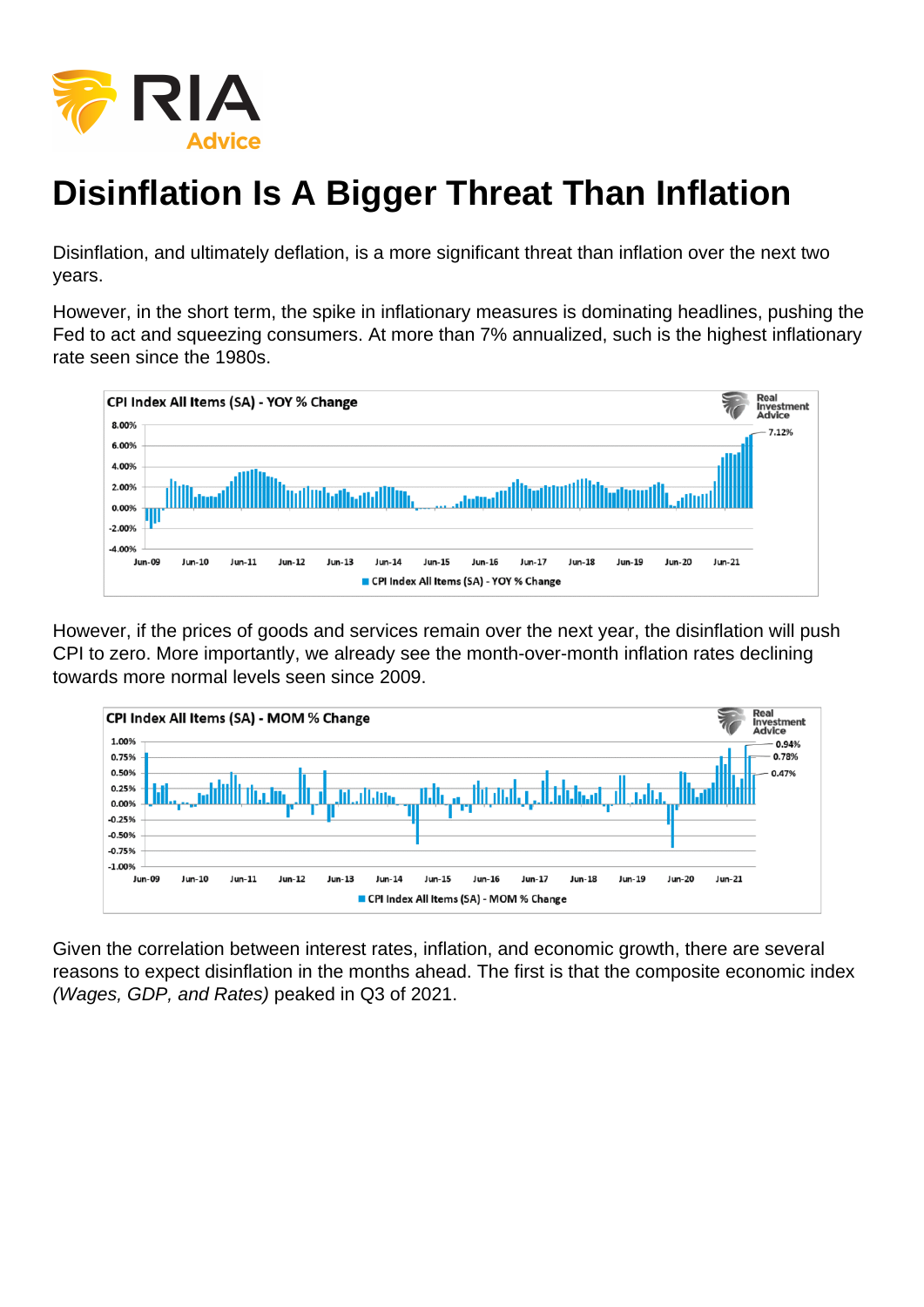Artificial Inflation Is Unsustainable

Another issue with the "persistent inflation" theory is the artificial nature of the inflationary surge. Such was a point we discussed in [?Is Hyperinflation A Threat??](https://realinvestmentadvice.com/macroview-is-hyperinflation-really-a-threat/)

?The measure of money in the system, known as M2, is skyrocketing, which certainly supports that concern. Now, with the Biden administration adding another \$1.9 trillion into the economy, those concerns have risen.?

Furthermore, in a previous Bloomberg interview, Larry Summers stated:

?There is a chance that macroeconomic stimulus on a scale closer to World War II levels will set off inflationary pressures of a kind not seen in a generation. I worry that containing an inflationary outbreak without triggering a recession could be even more difficult now than in the past.?

The chart below suggests those points are correct. Given it takes about 9-months for increases in money supply to hit the economy, we see the inflationary spike. However, as shown, given that fiscal policy is absent, the extended benefits have expired, and the money now spent, disinflation will asset itself.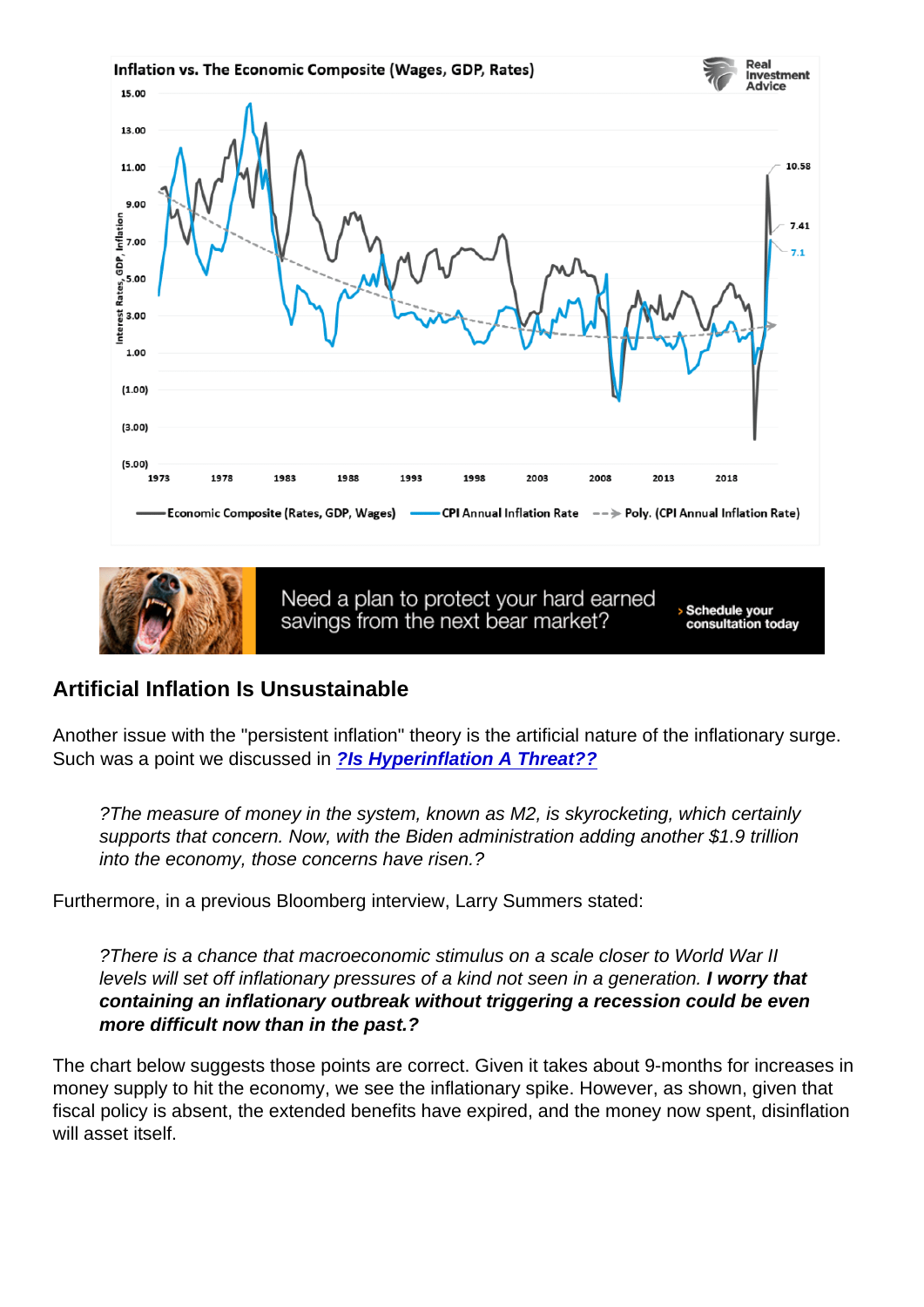The sharp decline in money supply suggests deflationary impulses in the economy will become visible around the middle of 2022. Given that the "demand push" swamped output in a supplystrained economy due to the shutdown, it was not surprising to see shortages and surging inflation.

However, now companies are ramping up production when consumer savings, and real disposable incomes, are falling back to norms. When supply outstrips demand, which will happen, disinflation will become a more significant problem for the economy and the Federal Reserve.

However, there is an even more significant headwind to inflation than money supply changes.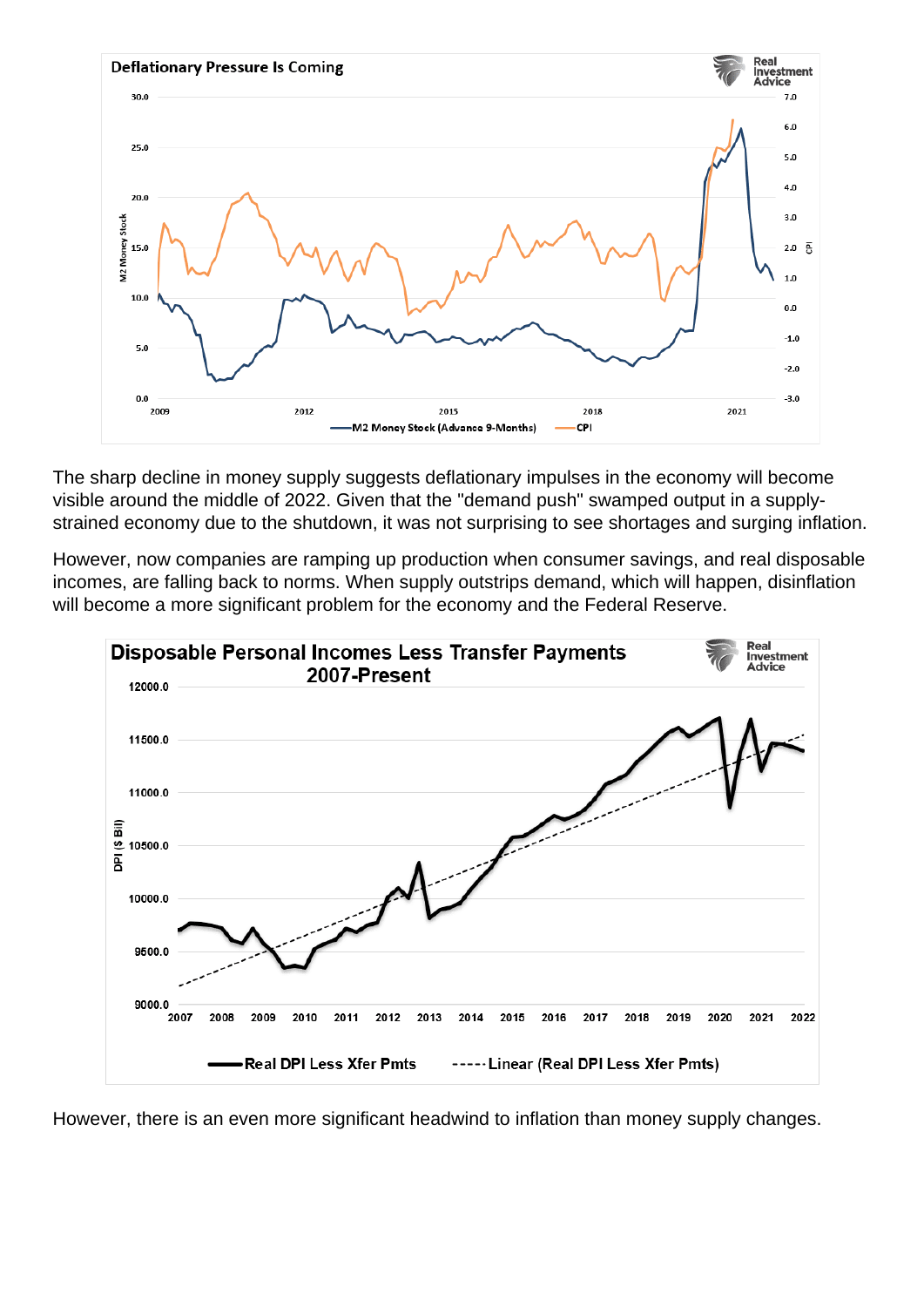## Debt Is Deflationary

Over the coming decades, the massive surge in unproductive debt will increase deflationary pressures and slower economic growth.

These issues are not new. But have been plaguing economic growth for the last 40-years. Moreover, given the baby-boomer generation has reached retirement age, they will leave the workforce at an increasing rate, drawing on their accumulated financial assets. As a result, the debts and deficits will continue to detract from rather than contribute to economic growth.

As shown, the surge in debt and deficits coincides with a peak in the 10-year average economic growth rate.

The decline in economic prosperity adds deflationary pressures on the economy. Such requires continued government deficit spending to sustain the demands on the welfare system.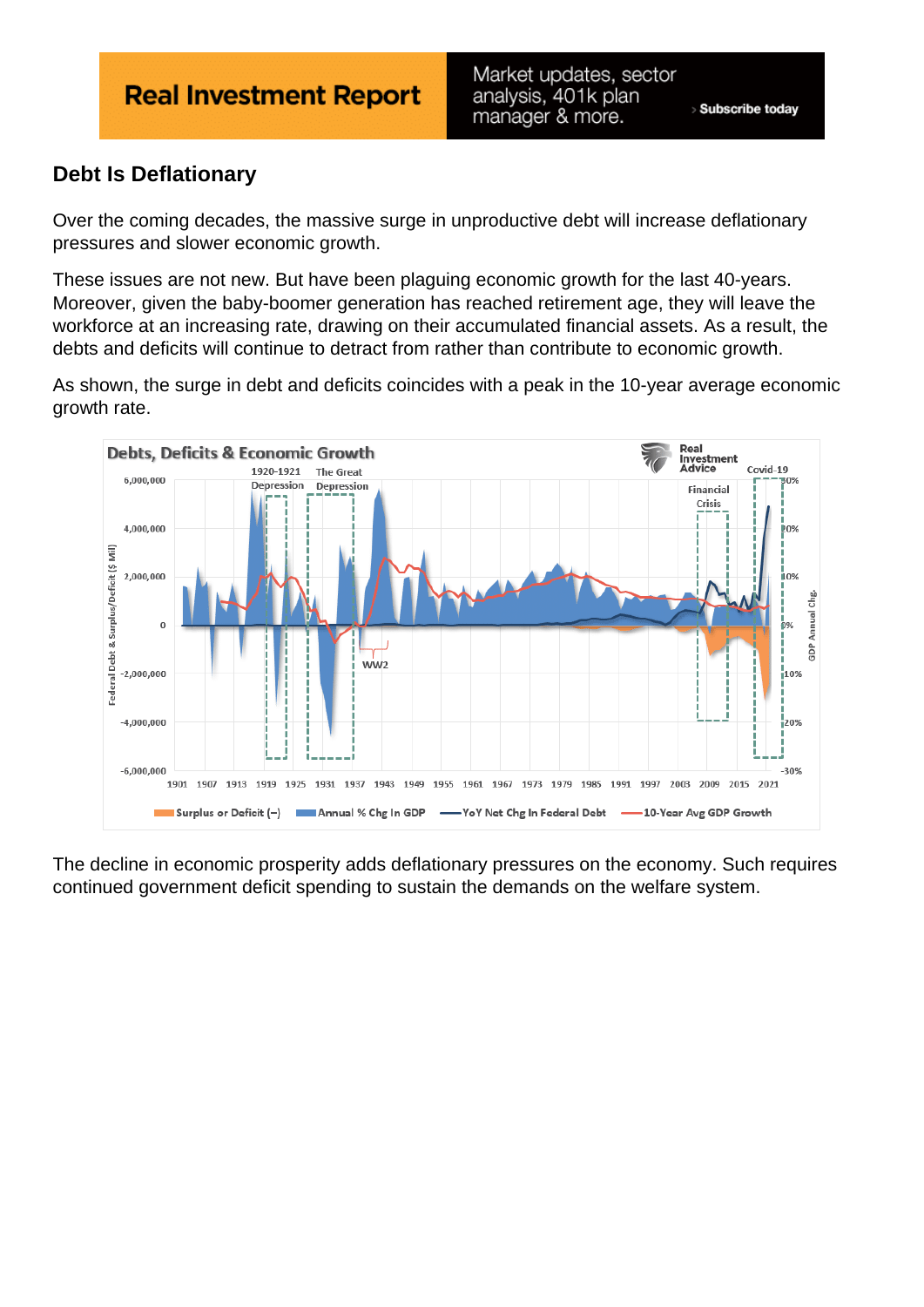The negative impact on the economy is evident. There is a significant negative correlation between the size of the government and economic growth.?Instead, debt is the problem, not the solution.

[Lacy Hunt](https://hoisington.com/pdf/HIM2021Q3NP.pdf) agrees with our assessment.

## Lacy Hunt On The Diminishing Returns Of Debt

"Excessive indebtedness acts as a tax on future growth. It is also consistent with Hyman Minsky?s concept of 'Ponzi finance .'?Such means the size and type of debt being added cannot generate a cash flow to repay principal and interest. While the debt has not resulted in the sustained instability in financial markets envisioned by Minsky,? the slow reduction in economic growth and the standard of living is more insidious.

Swedish econometricians Andreas Bergh and Magnus Henrekson, writing in the prestigious Journal of Economic Surveys in 2011, substantiate that there is a 'significant negative correlation' between the size of government and economic growth. Specifically, 'an increase in government size by 10 percentage points is associated with a 0.5% to 1% lower annual growth rate.' This suggests that if spending increases, the government expenditure multiplier will become more negative over time.

Second, Ethan Ilsetzki (London School of Economics), Enrique Mendoza (University of Pennsylvania), and Carlos Vegh (University of Maryland) in a study published by peerreviewed the Journal of Monetary Economics in 2013 concluded that the government spending multiplier is sharply negative in highly indebted countries. The definition of highly indebted is central government debt exceeding 60% of GDP, a condition that is met by most of the major economies of the world.

As shown, the difference between the current Federal Debt to GDP ratio and the 100% threshold impacts economic growth. That data is overlaid against the 3-year average nominal GDP growth. Clearly, rising debt levels, much less the threshold, impact economic growth.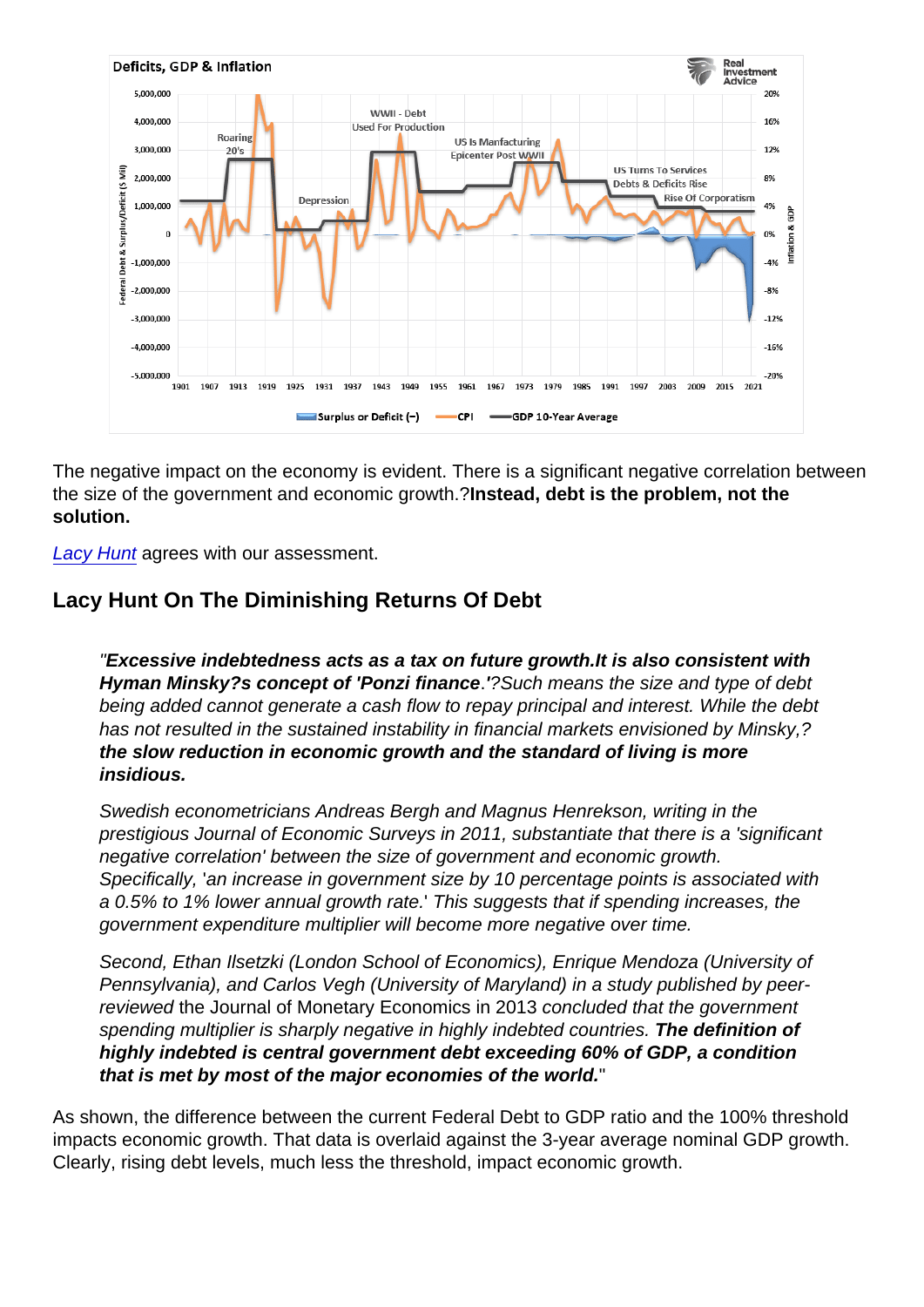## The Deleterious Impact On Long-Term Growth

What is evident, as shown above, is that debt is deleterious to long-term growth. As Dr. Hunt concludes by citing peer-reviewed research.

"Third, an econometric study by Alberto Alesina, Carlo Favero and Francesco Giavazzi in the Journal of International Economics in 2015, corroborates that the tax and expenditure multipliers are both negative, with the tax multiplier more negative. Quite significantly, these conclusions are supported by domestic as well as international data. Alesina is a Professor at Harvard, while Favero and Giavazzi are professors at IGIER-Bocconi.

Fourth, Cristina Checherita and Philip Rother, in research for the European Central Bank (ECB) published in 2014, investigated the average effect of government debt on per capita GDP growth in twelve Euro Area countries over a period of about four decades beginning in 1970. Dr. Checherita, now head of the fiscal affairs division of the ECB, and Dr. Rother, chief economist of the European Economic Community, found that government debt to GDP ratio above the turning point of 90-100% has a ?deleterious? impact on long-term growth. In addition, they find that there is a non-linear impact of debt on growth beyond this turning point. A non-linear relationship means that as the government debt rises to higher and higher levels, the adverse growth consequences accelerate."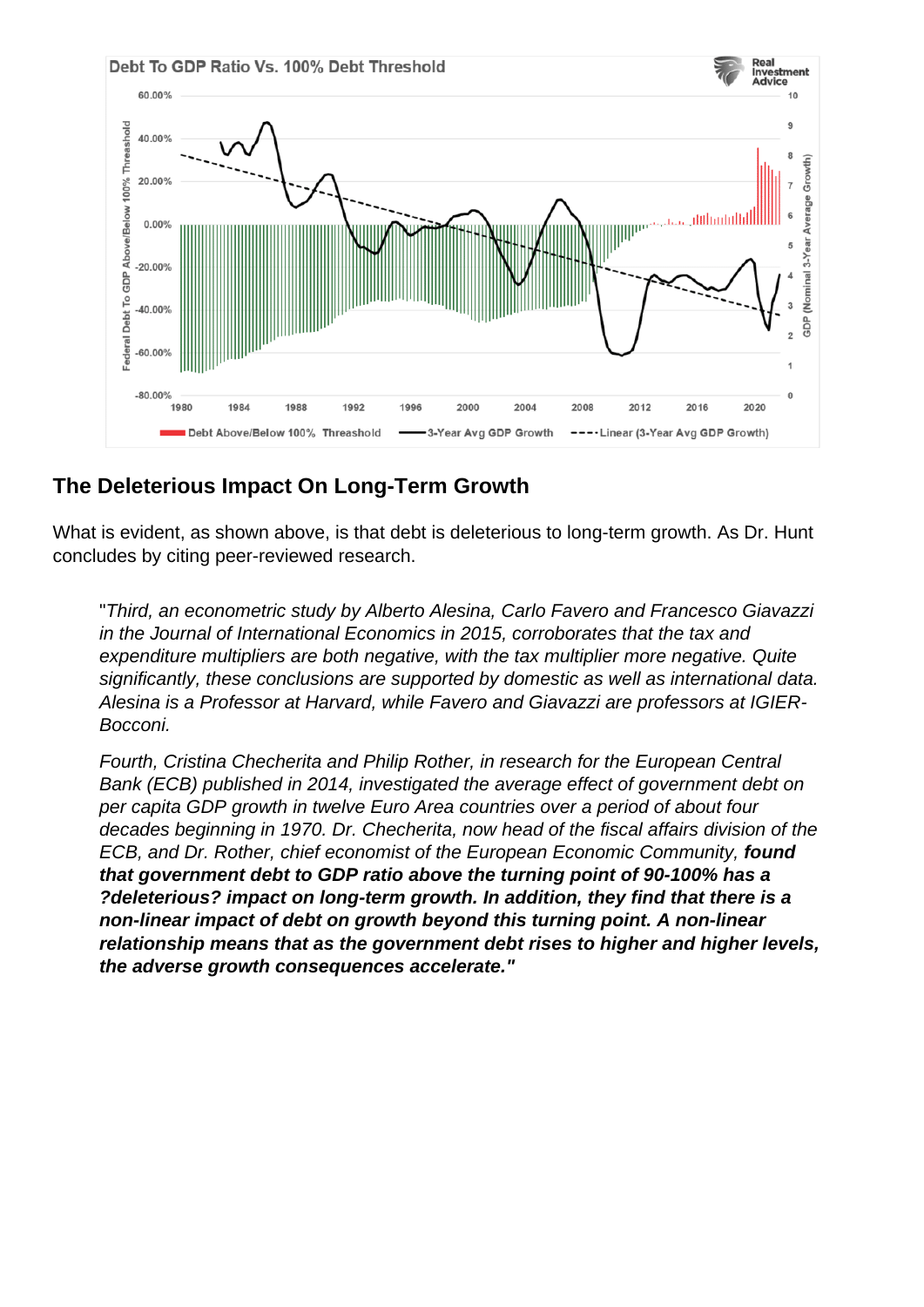You may want to re-read that last sentence again.

Disinflation And The Commodity Trade

The surge in "artificial inflation," from the flood of liquidity against a supply shortage, will revert to a disinflationary trend. Debt and demographics will continue to drive deflationary pressures leading to a reversal of the inflation trade.

As the fear of inflation rose, investors piled into the commodity trade. While commodity prices rose due to the supply shortage, the reversal of that liquidity will undermine those assets.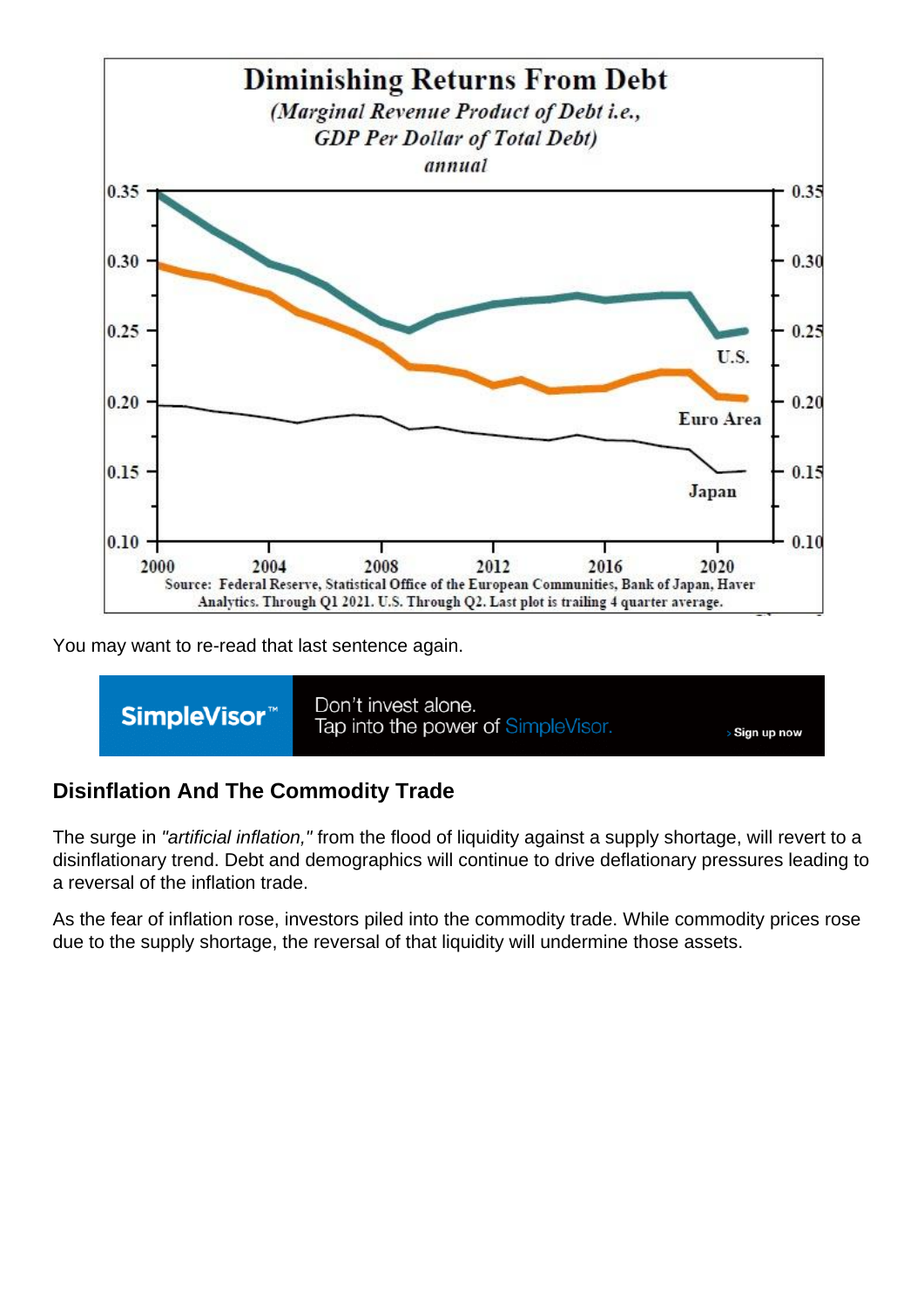As we showed recently, the reversal in commodity prices will worsen if the Fed proceeds with its monetary tightening.

"Historically, when the Fed hikes rates or tapers its balance sheet, oil prices declinefrom slower growth and deflationary pressures." - [Real Investment Report 01-21-22](https://realinvestmentadvice.com/retail-investors-panic-as-market-plunges/)

Many continue to compare the current economic environment to the 1970?s inflationary spike. However, the impact of demographics and debt are vastly different.

Throughout 2022, disinflation will likely be the most significant threat to the markets and economy. Such was the point in early 2021 in [?Sugar Rush.?](https://realinvestmentadvice.com/sugar-rush-why-the-economy-will-run-hot-then-crash/) ?

Unless the Government remains committed to a continuous stimulus, once the??sugar rush??fades, the economy will??crash??back to its organic state.

The bottom line is that America can?t grow its way back to prosperity on the back of social assistance. The average American is fighting to make ends meet as their living cost rises while wage growth remains stagnant.